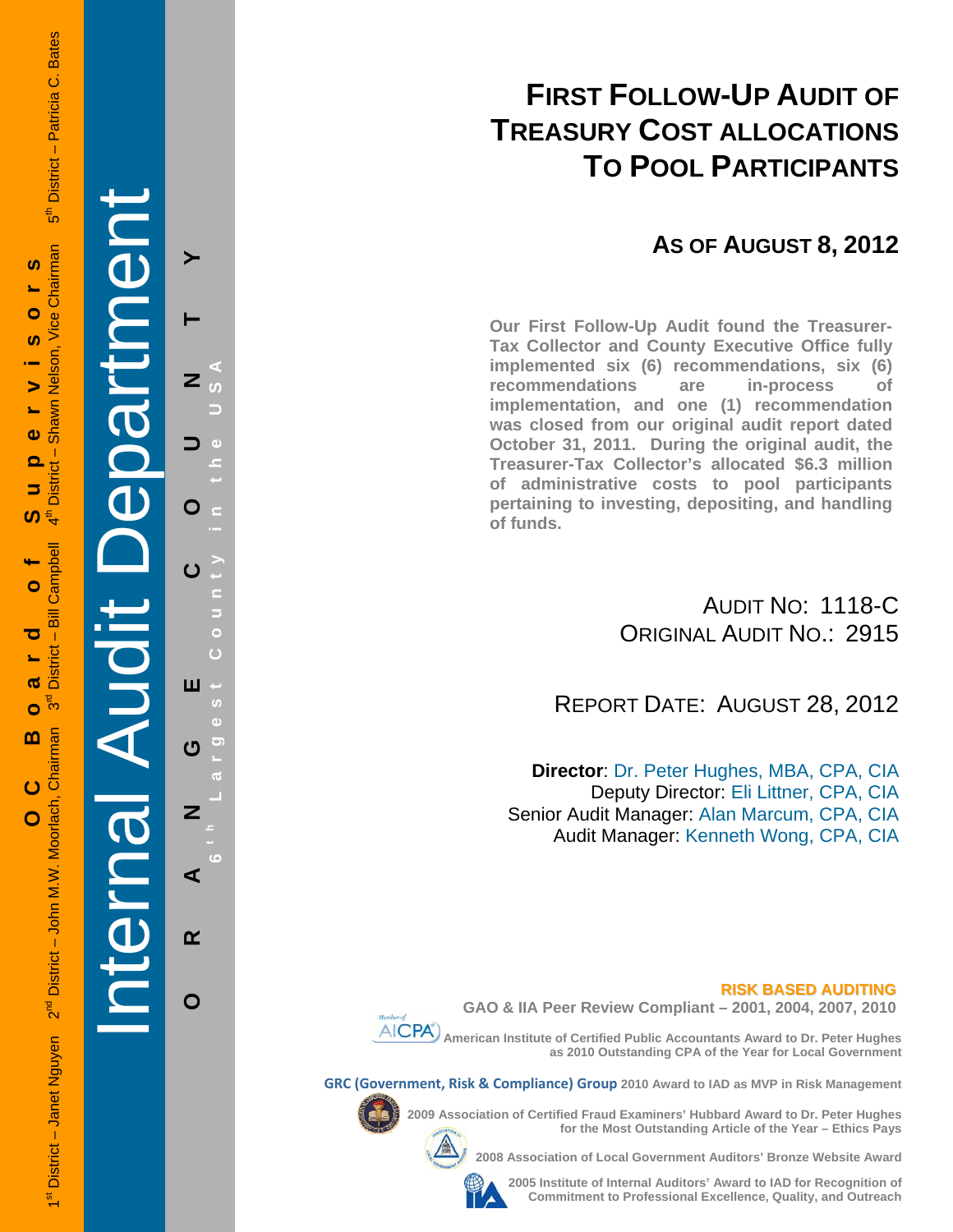Internal Audit Department

*GAO & IIA Peer Review Compliant - 2001, 2004, 2007, 2010* 

*Providing Facts and Perspectives Countywide* 

### **RISK BASED AUDITING**

| <b>Dr. Peter Hughes</b><br><b>Director</b>     | Ph.D., MBA, CPA, CCEP, CITP, CIA, CFE, CFF, CGMA<br>Certified Compliance & Ethics Professional (CCEP)<br>Certified Information Technology Professional (CITP)<br>Certified Internal Auditor (CIA)<br>Certified Fraud Examiner (CFE)<br>Certified in Financial Forensics (CFF)<br>Certified in Financial Forensics (CFF) |
|------------------------------------------------|-------------------------------------------------------------------------------------------------------------------------------------------------------------------------------------------------------------------------------------------------------------------------------------------------------------------------|
| E-mail:                                        | Chartered Global Management Accountant (CGMA)<br>peter.hughes@iad.ocgov.com                                                                                                                                                                                                                                             |
|                                                |                                                                                                                                                                                                                                                                                                                         |
| <b>Eli Littner</b><br>Deputy Director          | CPA, CIA, CFE, CFS, CISA<br>Certified Fraud Specialist (CFS)<br>Certified Information Systems Auditor (CISA)                                                                                                                                                                                                            |
| <b>Michael Goodwin</b><br>Senior Audit Manager | CPA, CIA                                                                                                                                                                                                                                                                                                                |
| <b>Alan Marcum</b><br>Senior Audit Manager     | <b>MBA, CPA, CIA, CFE</b>                                                                                                                                                                                                                                                                                               |

### **Hall of Finance & Records**

12 Civic Center Plaza, Room 232 Santa Ana, CA 92701

Phone: (714) 834-5475 Fax: (714) 834-2880

To access and view audit reports or obtain additional information about the OC Internal Audit Department, visit our website: www.ocgov.com/audit



 **OC Fraud Hotline (714) 834-3608**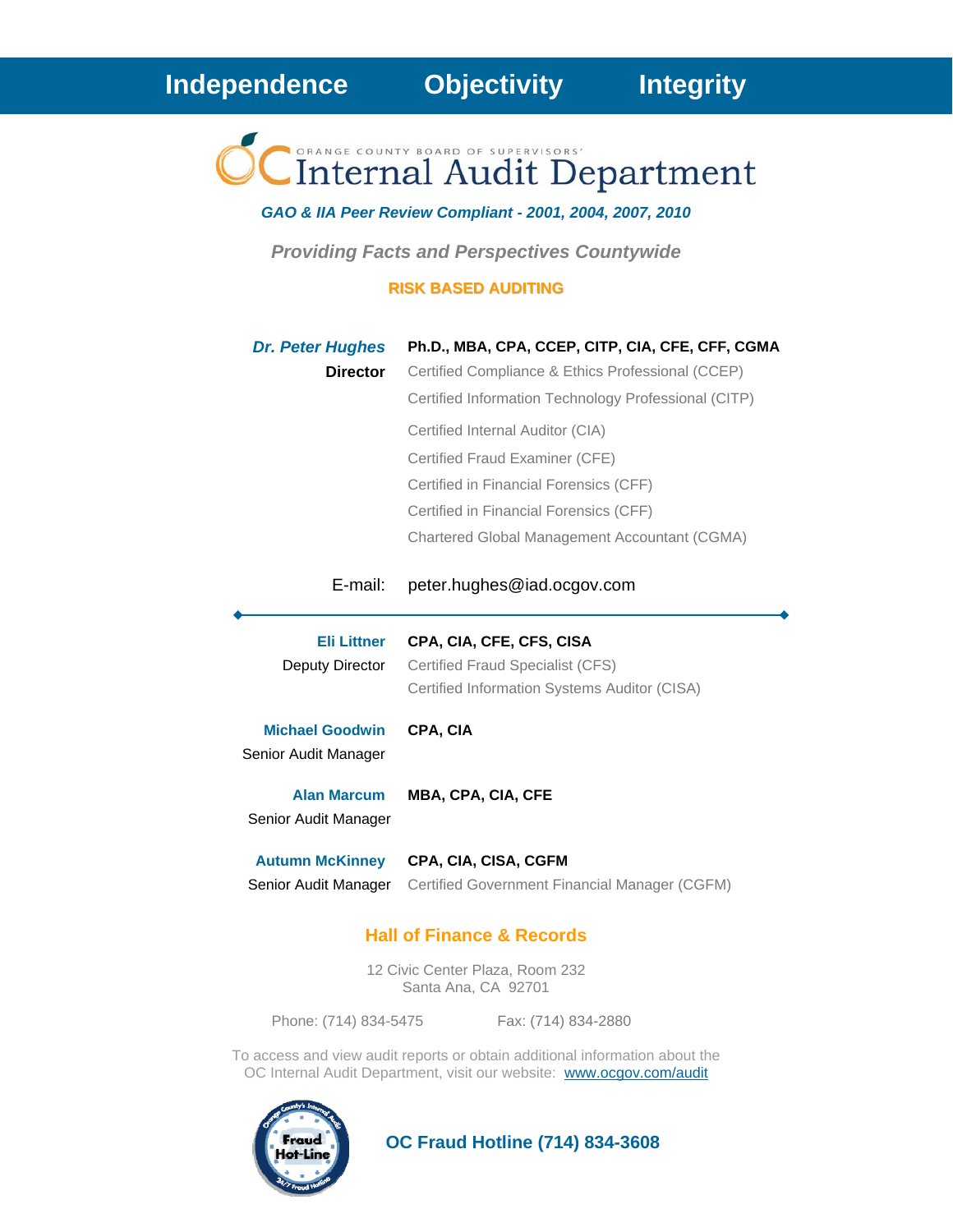## **Letter from Dr. Peter Hughes, CPA**





### **Transmittal Letter**

**Audit No. 1118-C August 28, 2012** 

- **TO:** Shari L. Freidenrich, CPA Treasurer-Tax Collector Robert J. Franz Interim County Executive Officer
- **FROM:** Dr. Peter Hughes, CPA, Director Internal Audit Department
- **SUBJECT:** First Follow-Up Audit of Treasury Cost Allocations to Pool Participants, Original Audit No. 2915, Issued October 31, 2011

We have completed a First Follow-Up Audit of Treasury Cost Allocations to Pool Participants. Our audit was limited to reviewing, as of August 8, 2012, actions taken to implement the **13 recommendations** from our original audit. We conducted this First Follow-Up Audit in accordance with the *FY 11-12 Audit Plan and Risk Assessment* approved by the Audit Oversight Committee and the Board of Supervisors (BOS).

The results of our First Follow-Up Audit are discussed in the **OC Internal Auditor's Report** following this transmittal letter. Our First Follow-Up Audit found the Treasurer-Tax Collector and County Executive Office **fully implemented six (6) recommendations, six (6) recommendations are in-process of implementation, and one (1) recommendation was closed.**

Each month I submit an **Audit Status Report** to the BOS where I detail any material and significant audit findings released in reports during the prior month and the implementation status of audit recommendations as disclosed by our Follow-Up Audits. Accordingly, the results of this audit will be included in a future status report to the BOS.

Other recipients of this report are listed on the **OC Internal Auditor's Report** on page 6.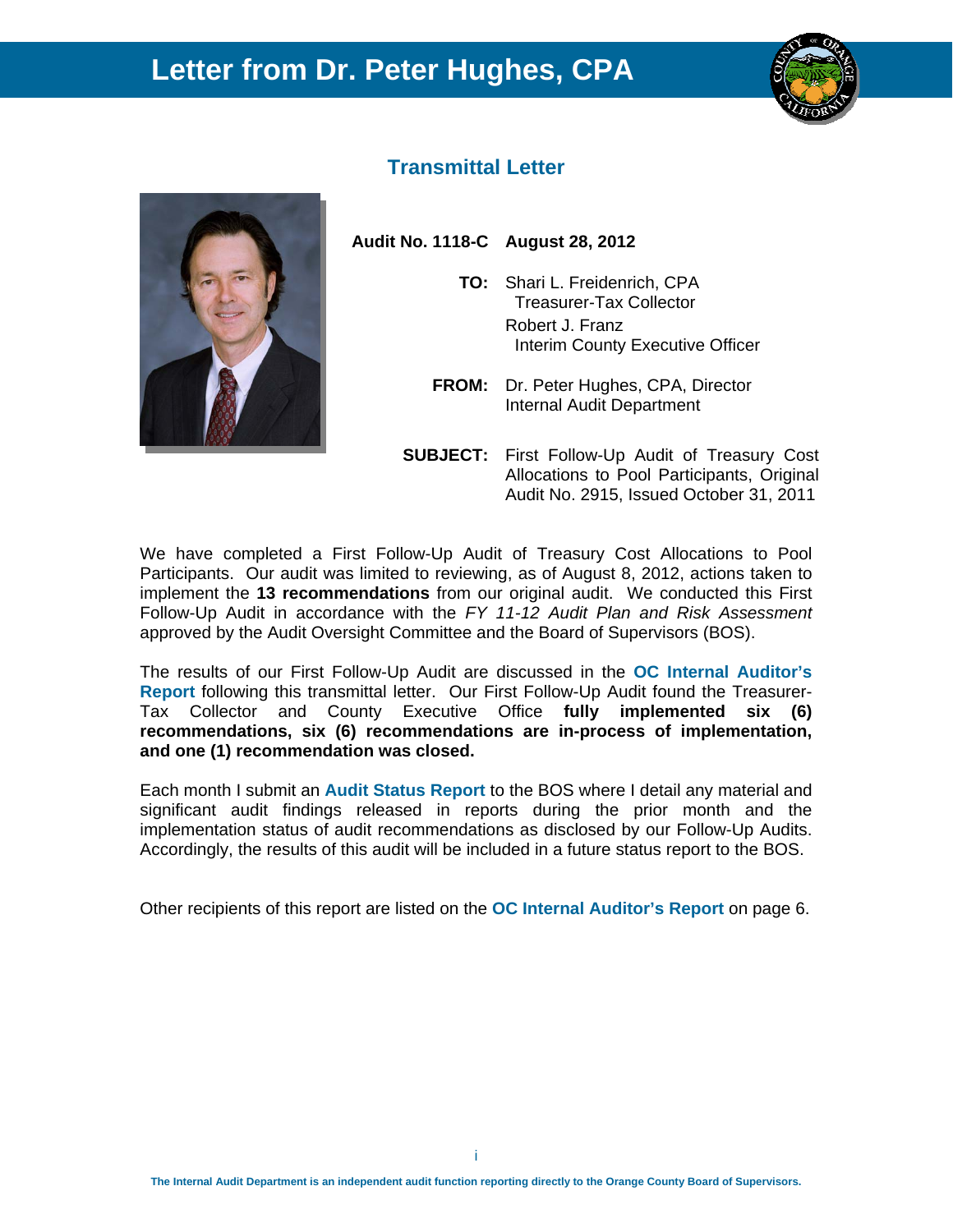## **Table of Contents**



### *First Follow-Up Audit of Treasury Cost Allocations to Pool Participants Audit No. 1118-C*

**As of August 8, 2012**

| <b>Transmittal Letter</b>           |  |
|-------------------------------------|--|
| <b>OC Internal Auditor's Report</b> |  |
| <b>Scope of Review</b>              |  |
| <b>Background</b>                   |  |
| <b>Results</b>                      |  |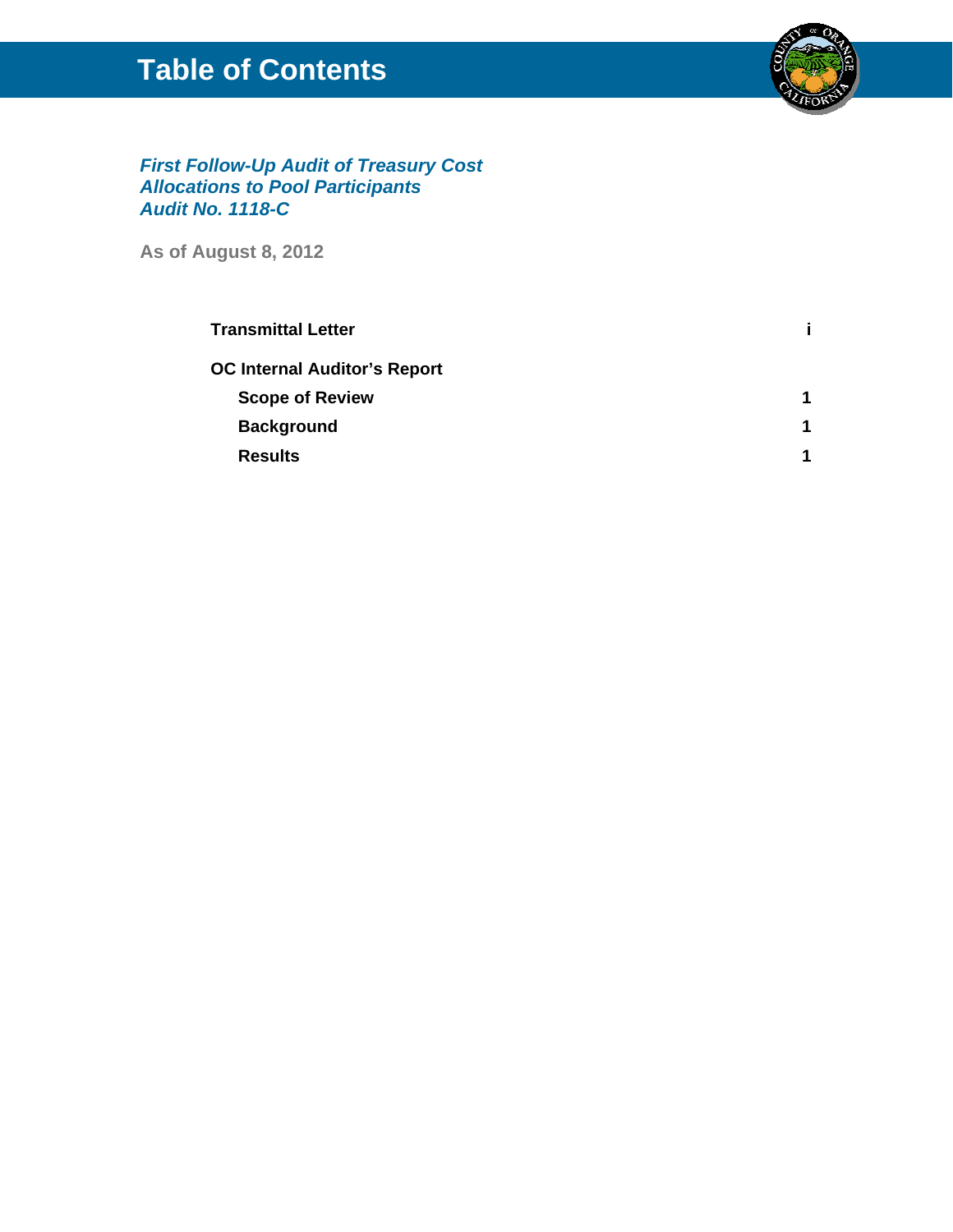### **Audit No. 1118-C August 28, 2012**

| TO:   | Shari L. Freidenrich, CPA, Treasurer-Tax Collector<br>Robert J. Franz, Interim County Executive Officer                               |
|-------|---------------------------------------------------------------------------------------------------------------------------------------|
| FROM: | Dr. Peter Hughes, CPA, Director Jette Nugles                                                                                          |
|       | SUBJECT: First Follow-Up Audit of Treasury Cost Allocations to Pool Participants, Original<br>Audit No. 2915, Issued October 31, 2011 |

### **Scope of Review**

We have completed a First Follow-Up Audit of Treasury Cost Allocations to Pool Participants. Our audit was limited to reviewing, as of August 8, 2012, actions taken to implement **13 recommendations** from our original audit.

### **Background**

Our original audit evaluated the Treasurer-Tax Collector's internal controls over the calculation and charging of administrative costs to investment pool participants. **Thirteen (13) recommendations** were made to the Treasurer-Tax Collector and County Executive Office in the original audit to improve controls and processes. During the original audit period, the Treasurer-Tax Collector charged \$6.3 million of administrative costs to pool participants for services pertaining to investing, depositing, and handling of funds.

### **Results**

Our First Follow-Up Audit indicates the Treasurer-Tax Collector and County Executive Office **fully implemented six (6) recommendations, six (6) recommendations are in-process of implementation, and one (1) recommendation was closed**. We believe the remaining **six (6) recommendations** are still appropriate and efforts should be made to fully implement them. Based on the Follow-Up Audit we conducted, the following is the implementation status of the **thirteen (13) recommendations**:

### **1. Lapse of Oversight for the T-TC's Annual Cost Allocation Study (Critical Control Weakness)**

We recommend that the Treasurer-Tax Collector review and initial to authorize the annual cost allocation study.

Current Status: **Fully Implemented.** The Treasurer-Tax Collector's office completed cost allocation studies for Fiscal Years 2009/2010 and 2010/2011 in June 2012. The Treasurer-Tax Collector documented their review and authorization by signing each annual study. Since the two most recent completed annual cost allocation studies were reviewed and authorized by the Treasurer-Tax Collector, we consider this recommendation fully implemented.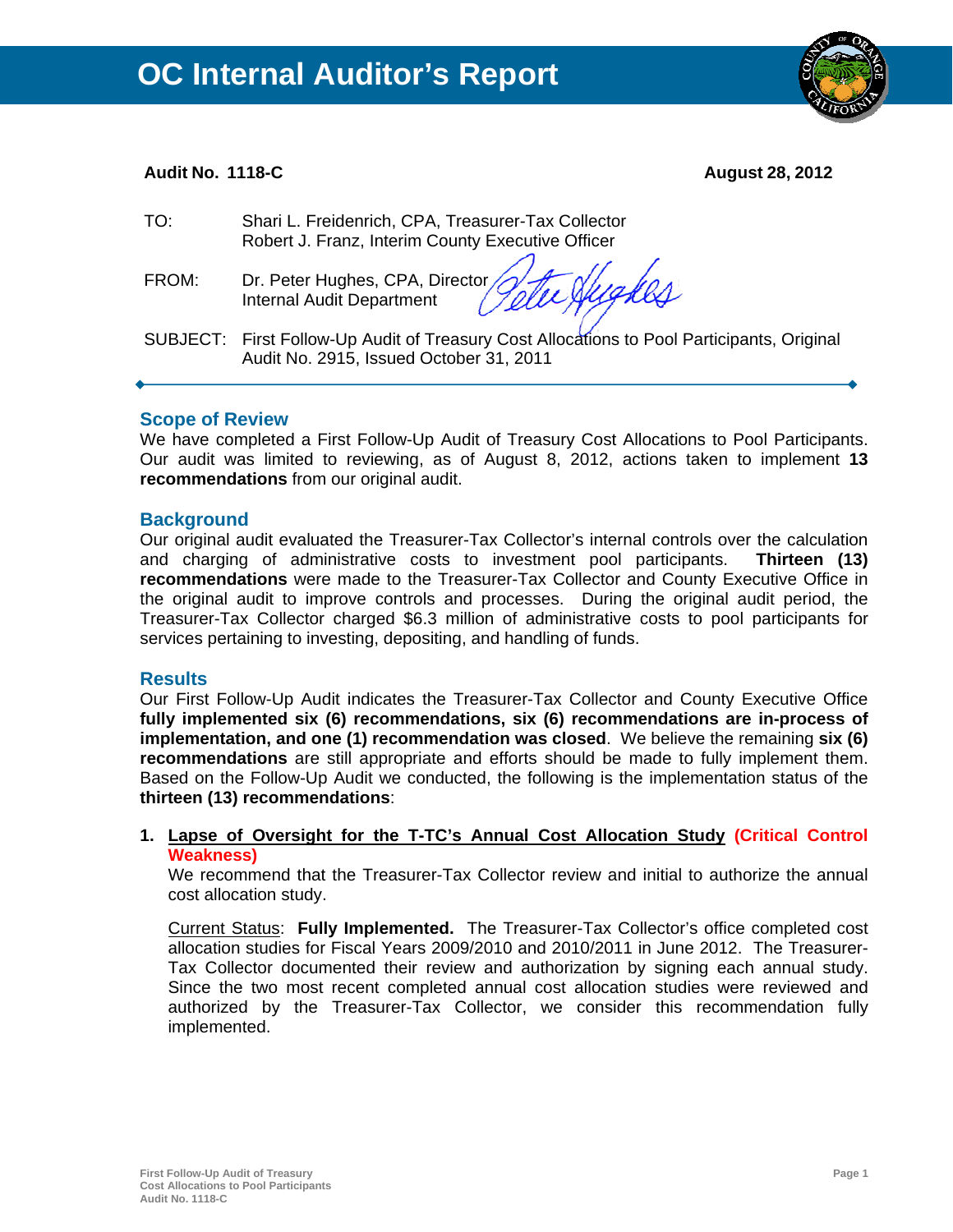

## **2. Lapse of Oversight for the T-TC's Annual Cost Allocation Study**

### **(Critical Control Weakness)**

We recommend that the Treasurer-Tax Collector submit the cost allocation study to the Treasury Oversight Committee for their review as required by the County's Investment Policy Statement.

Current Status: **Closed.** The Treasurer-Tax Collector submitted and received approval from the Treasury Oversight Committee on October 26, 2011, for the 2006-2009 treasury administrative fees. On January 10, 2012, the Board of Supervisors approved the amended County Investment Policy Statement that removed the requirement for the Treasury Oversight Committee to review the administrative fees charged to pool participants. Since the County's Investment Policy Statement no longer requires the Treasury Oversight Committee to review the cost allocation study, we consider this recommendation closed.

### **3. Lapse of Oversight for the T-TC's Annual Cost Allocation Study**

**(Critical Control Weakness)**

We recommend that the Treasurer-Tax Collector and the Treasury Oversight Committee review the requirements of the County's Investment Policy Statement and clarify the nature and extent of the review and whether or not the Treasury Oversight Committee's approval is warranted.

Current Status: **Fully Implemented.** On January 10, 2012, the Board of Supervisors approved the amended County Investment Policy Statement that removed the requirement for the Treasury Oversight Committee to review the administrative fees charged to pool participants. Since the County's Investment Policy Statement no longer requires the Treasury Oversight Committee to review the cost allocation study, we consider this recommendation implemented.

### **4. Incomplete Policies and Procedures**

### **(Critical Control Weakness)**

We recommend that the Treasurer-Tax Collector develop, complete, or update policies and procedures to be followed for the annual cost allocation process. Documented policies and procedures should be reviewed and approved by the Treasurer-Tax Collector and management and current versions need to be readily available for reference by personnel responsible for the annual cost allocation process.

Current Status: **In-Process.** The Treasurer-Tax Collector is preparing a Request for Proposal to engage a firm to review the methodology for the annual cost allocation study. Once completed, the recommendations will be evaluated, and the policies and procedures will be updated. Since the policies and procedures for annual cost allocation studies have not yet been updated, we consider this recommendation in-process.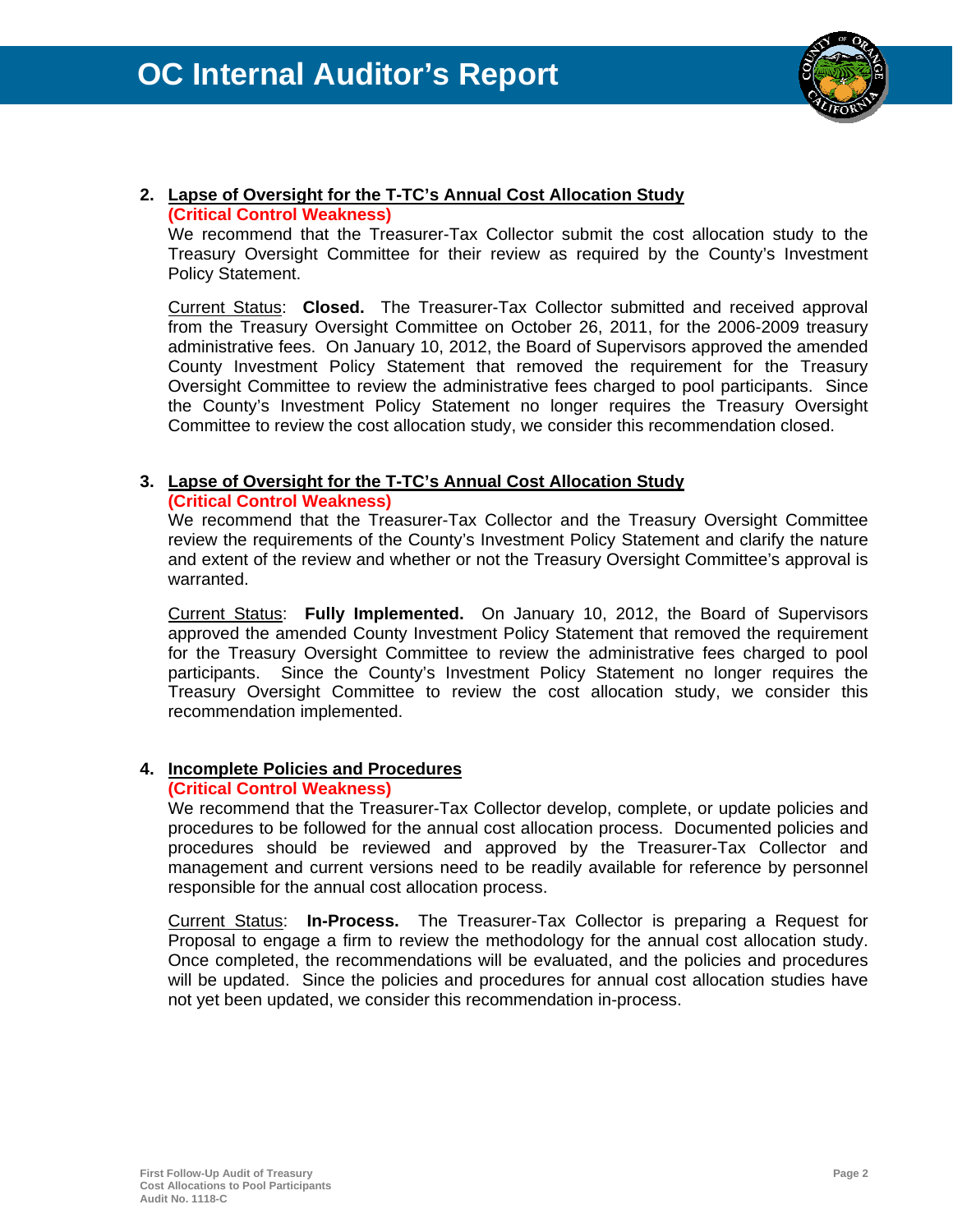

**5. Process to Determine the Amount of Effort Spent on Either Treasury or Tax Collection Activities Needs to be Improved (Significant Control Weakness)**

We recommend that the Treasurer-Tax Collector review the process used to establish the amount (percent) of effort spent on treasury and tax collection activities and determine if a more specific methodology would be more appropriate.

Current Status: **In-Process.** The Treasurer-Tax Collector is preparing a Request for Proposal to engage a firm to review the methodology for the annual cost allocation study. Once completed, the recommendations will be evaluated, and the policies and procedures will be updated. The Treasurer-Tax Collector plans to track costs for labor, services, and supplies in the County's job cost accounting system. Since the Treasurer-Tax Collector has not yet revised the process to determine the amount of effort spent on both the Treasury or Tax Collection activities, we consider this recommendation in-process.

### **6. A Portion of Cash Shortage Expenses For Over the Counter Property Tax Payments Were Allocated to the Treasury (Control Finding)**

We recommend that the Treasurer-Tax Collector allocate all cash shortage expenses to the tax collection work function.

Current Status: **Fully Implemented.** The Treasurer-Tax Collector completed cost allocation studies for Fiscal Years 2009/2010 and 2010/2011 in June 2012. The Treasurer-Tax Collector classified all tax collection shortages as direct costs for tax collection. Since the annual cost allocation studies for Fiscal Years 2009/2010 and 2010/2011 charged all tax collection cash shortages to tax collection activities, we consider this recommendation fully implemented.

**7. Differences Between Estimated Administrative Costs Charged to Pool Participants and Actual Administrative Costs have not been Adjusted (Critical Control Weakness)** We recommend that the Treasurer-Tax Collector make the needed adjustments to the pool participant accounts for the over/undercharge of administrative costs.

Current Status: **Fully Implemented.** The Treasurer-Tax Collector processed net refunds to participant accounts in the County Investment Pool and Educational Investment Pool as follows:

|                    | Overcharge      | Net Refund       |
|--------------------|-----------------|------------------|
| <b>Fiscal Year</b> | (Undercharge)   | Processed        |
| 2005/2006          | (80, 734)<br>\$ | November 2011    |
| 2006/2007          | 83,967          | November 2011    |
| 2007/2008          | 231,798         | November 2011    |
| 2008/2009          | 669,971         | November 2011    |
| 2009/2010          | 806,023         | <b>June 2012</b> |
| 2010/2011          | 1,016,654       | <b>June 2012</b> |

Since adjustments were made to the pool participant accounts for the over/undercharge of administrative costs, we consider this recommendation fully implemented.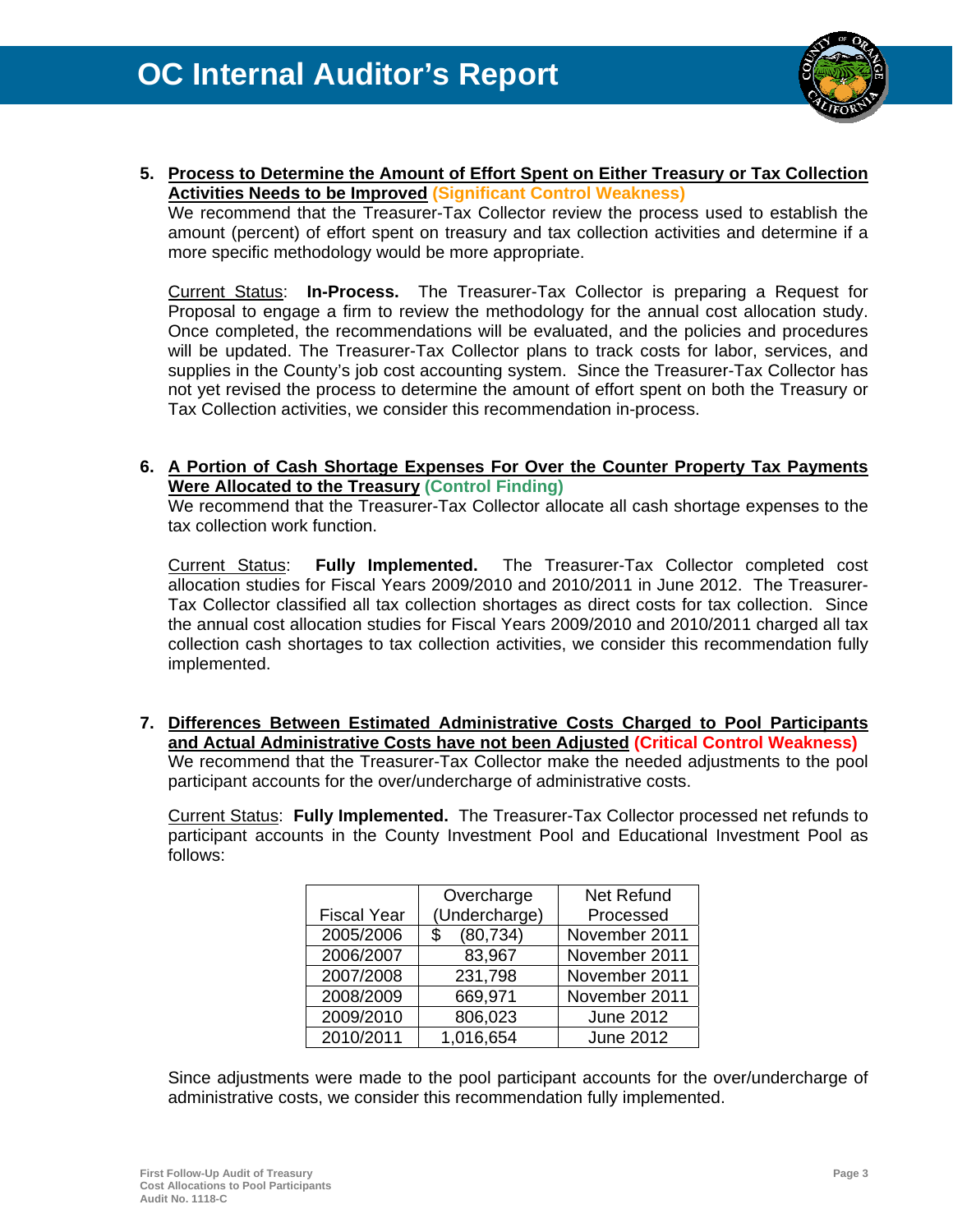

### **8. T-TC's Annual Cost Allocation Study was not Prepared on a Timely Basis (Critical Control Weakness)**

We recommend that the Treasurer-Tax Collector ensure that the annual cost allocation study is prepared within six months following the year-end close.

Current Status: **In-Process.** The Treasurer-Tax Collector completed cost allocation studies for Fiscal Years 2009/2010 and 2010/2011 in June 2012, approximately 24 and 12 months following the year-end closes, respectively. The Treasurer-Tax Collector is preparing a Request for Proposal to engage a firm to review the methodology for the annual cost allocation study. The updated policies and procedures will include a required timeframe to complete the annual cost allocation study within six months following the year-end close. Since the Treasurer-Tax Collector did not complete the most recent annual cost allocation study within six months following the year-end close but plans to revise the timing for preparing the annual cost allocation study, we consider this recommendation in-process.

### **9. Several Business Travel Expenses Allocated to the Treasury Pool Participants did not Clearly Appear to be "Necessary and Reasonable" as Required by County Policy (Significant Control Weakness)**

We recommend that the Treasurer-Tax Collector ensure more complete and adequate explanation and justification for business related travel in the documentation submitted with the reimbursement request so as to enable a meaningful third party review.

Current Status: **Fully Implemented.** The Treasurer-Tax Collector developed and communicated new internal procedures and forms for reimbursement of business travel. The internal guidelines require that the request for business travel show a clear and concise description of the reason and expected benefit of the travel and applicable conference. When selecting lodging, the traveler should consider the current lodging per diem rates published by the U.S. General Services Administration (US GSA) as a guideline. Meal reimbursements will be limited to current US GSA meal per diem rates. The updated internal procedures require that staff members attending a conference prepare a summary within two weeks of returning from the event that includes an overview of the conference, specific information that benefits the staff member and the office personnel, and at least one change the office should consider for cost savings. Since more complete and adequate documentation is required for business travel, we consider this recommendation fully implemented.

### **10. County Travel Policy is Ambiguous and Internally Inconsistent**

### **(Significant Control Weakness)**

We recommend that the County Executive Office evaluate the business travel policies and procedures and consider the benefits of the inclusion of thresholds or references to existing federal and state per diem rates as guidance and as a basis point for determining reasonable, necessary and business related expenses. The evaluation should also consider the merits of establishing some thresholds requiring a second review and approval outside of the originating department.

Current Status: **In-Process.** The County Executive Office is aware of the established per diem rates from the US GSA for domestic destinations and conferred with the Treasurer-Tax Collector on their new internal procedures for reimbursement of business travel.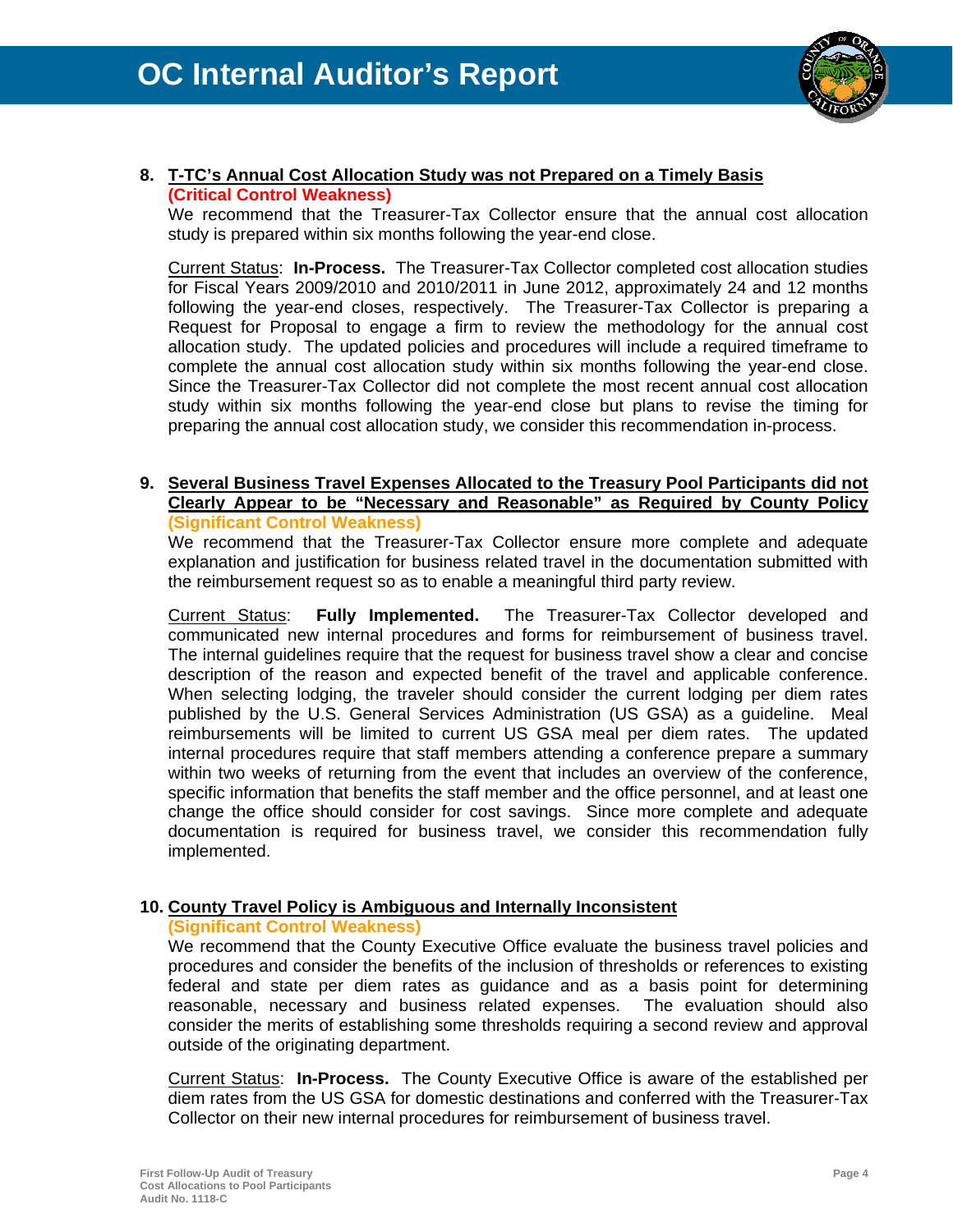# **OC Internal Auditor's Report**



The County Executive Office is drafting recommended business travel policies and procedures for the Board of Supervisors' review and approval. Because a draft of revised business travel policies and procedures is being prepared but is not yet completed, we consider this recommendation in-process.

### **11. County Travel Policy is Ambiguous and Internally Inconsistent**

### **(Significant Control Weakness)**

We recommend that the County Executive Office evaluate the business travel policies and Cal Card Policies and Procedures and assess whether the method of paying for lodging expenses should be consistent.

Current Status: **In-Process.** The County Executive Office conferred with CEO Purchasing on paying lodging expenses with a Cal Card. The County Executive Office is drafting recommended business travel policies and procedures for the Board of Supervisors' review and approval. The draft business travel and Cal Card policies and procedures will not conflict in respect to paying for lodging expenses. Because a draft of revised business travel policies and procedures is being prepared but is not yet completed, we consider this recommendation in-process.

### **12. County Travel Policy is Ambiguous and Internally Inconsistent**

### **(Significant Control Weakness)**

We recommend that the County Executive Office evaluate the business travel policies and clarify whether the Auditor-Controller's review of travel expense claims is limited to verification of the department/agency head's signature for authorization as stated in Section 18.1.1 or meant to be an independent assessment of whether claims are adequately justified, necessary and reasonable per submitted documentation, as stated in Section 18.5.

Current Status: **In-Process.** The County Executive Office conferred with the Auditor-Controller's office to clarify roles and responsibilities for the review of travel expense claims. The County Executive Office is drafting recommended business travel policies and procedures for the Board of Supervisors' review and approval. The draft business travel policies and procedures will delineate the roles and responsibilities for review of travel expense claims. Because a draft of revised business travel policies and procedures is being prepared but is not yet completed, we consider this recommendation in-process.

### **13. Investment Authority was Reassigned (Control Finding)**

We recommend that the Treasurer-Tax Collector ensure that the annual cost allocation studies for Fiscal Years 2009/2010 and 2010/2011 are adjusted to account for the reassignment of investment authority.

Current Status: **Fully Implemented.** The Treasurer-Tax Collector completed cost allocation studies for Fiscal Years 2009/2010 and 2010/2011 in June 2012. The Treasurer-Tax Collector apportioned expenses from salaries, benefits, services, and supplies to account for the reassigned investment authority held by the Chief Financial Officer during the cost study periods. Since the annual cost allocation studies were adjusted to account for the reassignment of investment authority, we consider this recommendation fully implemented.